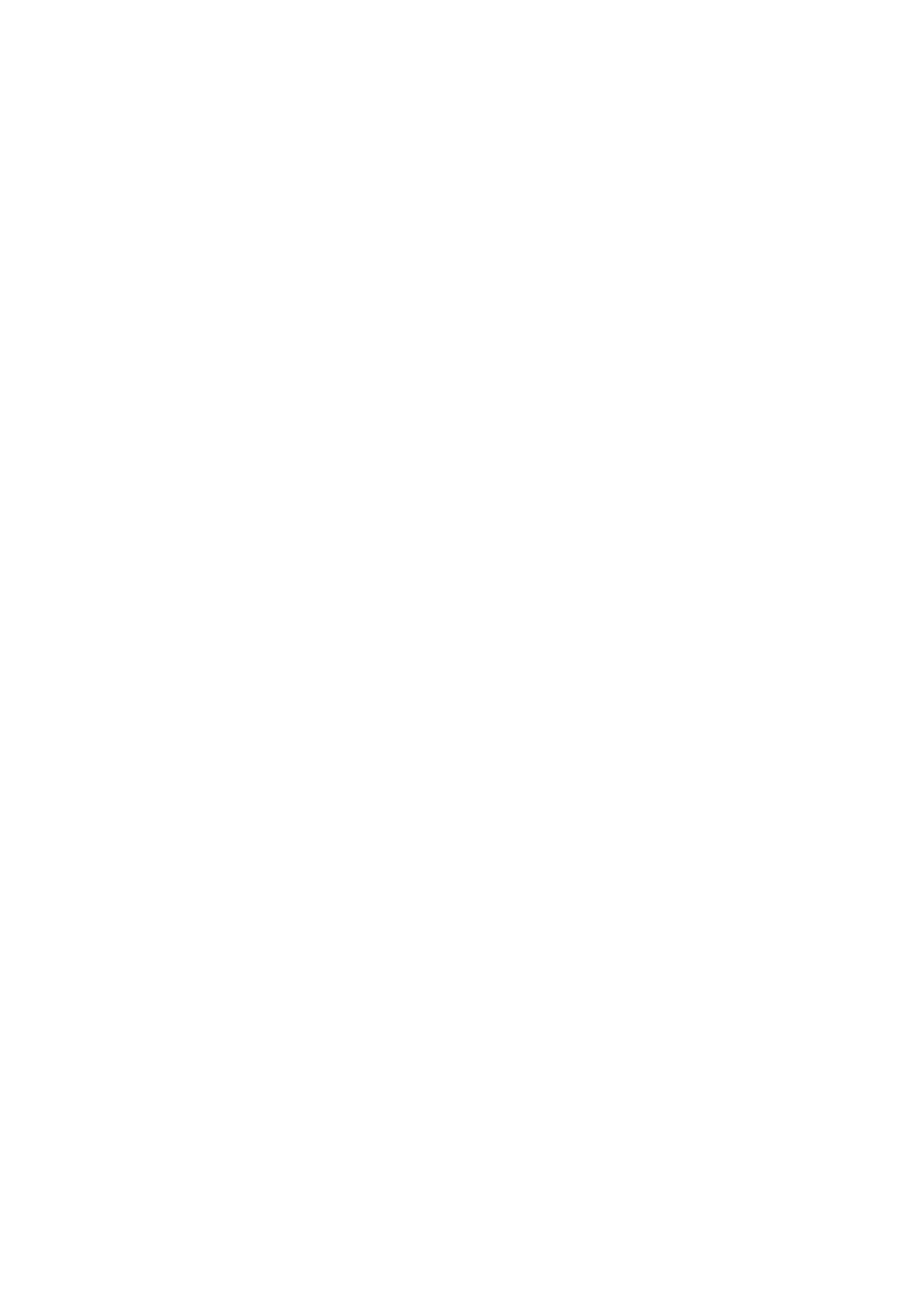

#### $\mathbf{1}$

# Table of Contents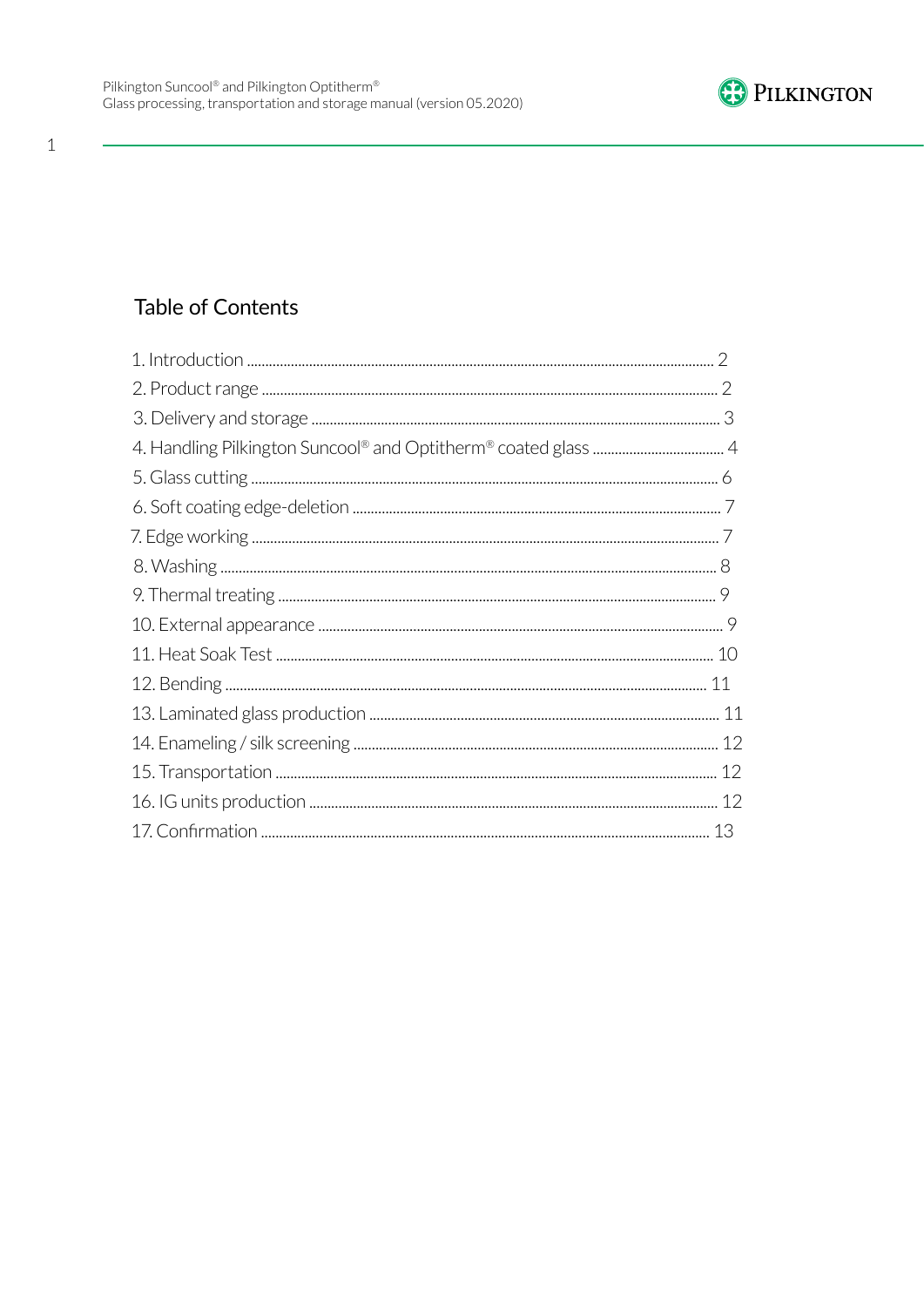

## 1. Introduction

Pilkington Suncool® and Pilkington Optitherm® are «soft» glass coatings applied by magnetron sputtering.

This manual contains general instructions as to storage, transportation and processing of soft-coated glass.

As a rule, recommendations mentioned in this guide will be sufficient for successful processing of Pilkington Suncool<sup>®</sup> and Pilkington Optitherm<sup>®</sup> coatings. In rare cases, depending on the specific conditions at the facility, and type of the equipment, additional measures are to be taken to mitigate the risk of damaging or destroying the soft coating.

Breach of the above-mentioned requirements and recommendations increases the risk of damaging the coating and can invalidate any further claims. Pilkington Glass LLC recommends to avoid manipulations, which are not mentioned in this processing guide. In case of non-standard manipulations with the coating we recommend to address the technical support service for information on the risks and additional measures to be taken to perform such manipulations.

Pilkington Glass LLC insists that glass with Pilkington Suncool® and Optitherm® coating is to be handled and processed only by trained and familiar with this guide personnel. It is recommended to do the first processing trial under supervision of Pilkington Glass representatives.

In case when basic training on soft-coated glass processing technique is necessary we recommend to address your regional Pilkington Glass representative. Our technical team will be pleased to assist you.

## 2. Product range

Pilkington Suncool® - is a series of glass with high-selective coatings, combining excellent sun-control and heat insulating properties:

• Pilkington Suncool® - family of glass coatings with a neutral tint, to be processed without any heat treating. Toughening is prohibited;

Pilkington Suncool® ProT – family of glass coatings with a neutral or coloured tint to be used after heat treating only. Use of this glass without heat treating is prohibited;

Pilkington Suncool® One – family of glass coatings of neutral tint which can be used with or without heat treating.

Pilkington Optitherm® - family of glass with LowE coatings with exceptional thermal insulating properties:

• Pilkington Optitherm® S3 is glass with neutral-coloured coating to be used without heat treating only. Toughening is prohibited;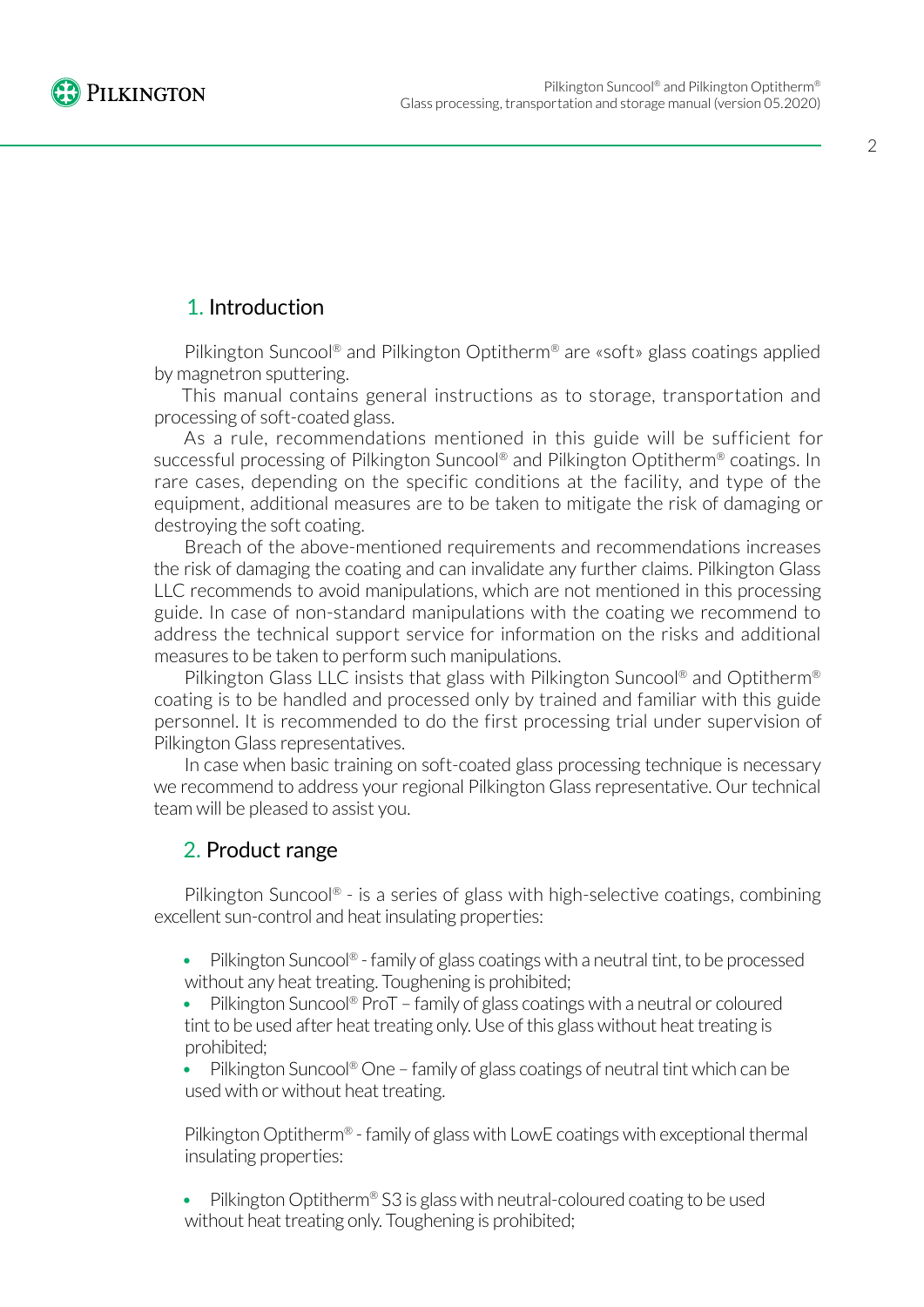

3

• Pilkington Optitherm® S3 ProT is glass with neutral-coloured coating, to be used after heat treating only. Use of this glass without heat treating is prohibited.

As a routine practice, Suncool<sup>®</sup> and Optitherm<sup>®</sup> coatings are applied to the standard float glass Pilkington Optifloat<sup>®</sup> thickness ranging from 4 to 12 mm of the following sizes:

- LES (3210??2250mm);
- LES+ (321022550mm);
- Jumbo (321036000mm).

For detailed information on the product range please contact your Pilkington representative.

Pilkington Suncool® coated glass is produced to specific order. Pilkington Glass LLC recommends during placing the order for Pilkington Suncool® glass to point out the project name, necessary volume, and duration of the project to provide for the minimal product stock.

Contact list of Pilkington Glass LLC representatives is located on our web site: www.firstinglass.ru

## 3. Delivery and storage

Immediately after delivery and unloading of the glass to the warehouse it is necessary to inspect the packing and glass to make sure there are no signs of damage and traces of moisture. In case there is any breach of package or signs of moisture, please immediately inform Pilkington  $Glass H.C.$ 

Before unpacking check the position of the coated side, and, if necessary, turn the pack around. Pilkington Suncool® and Optitherm® glass should be positioned on the storage racks with the coated side facing the frame. To avoid damaging the coating on the last pane in the pack, each glass pack contains an uncoated 4mm pane for



protection. The coated side of glass is indicated by the arrow on the package tag.

Options regarding a different coated side orientation on the rack are to be discussed with the representative of Pilkington Glass LLC before placing the order.

Glass with Pilkington Suncool® and Optitherm® coating is to be stored on steady, reliable racks padded with soft material to avoid damaging the glass. Storage area should be dry, well-ventilated and protected from atmospheric precipitation. Storage of glass outside is strictly prohibited.

Soft coatings are sensitive to moisture, each pack with Pilkington Suncool® and Optitherm® coated glass is delivered with the edges sealed by an adhesive tape to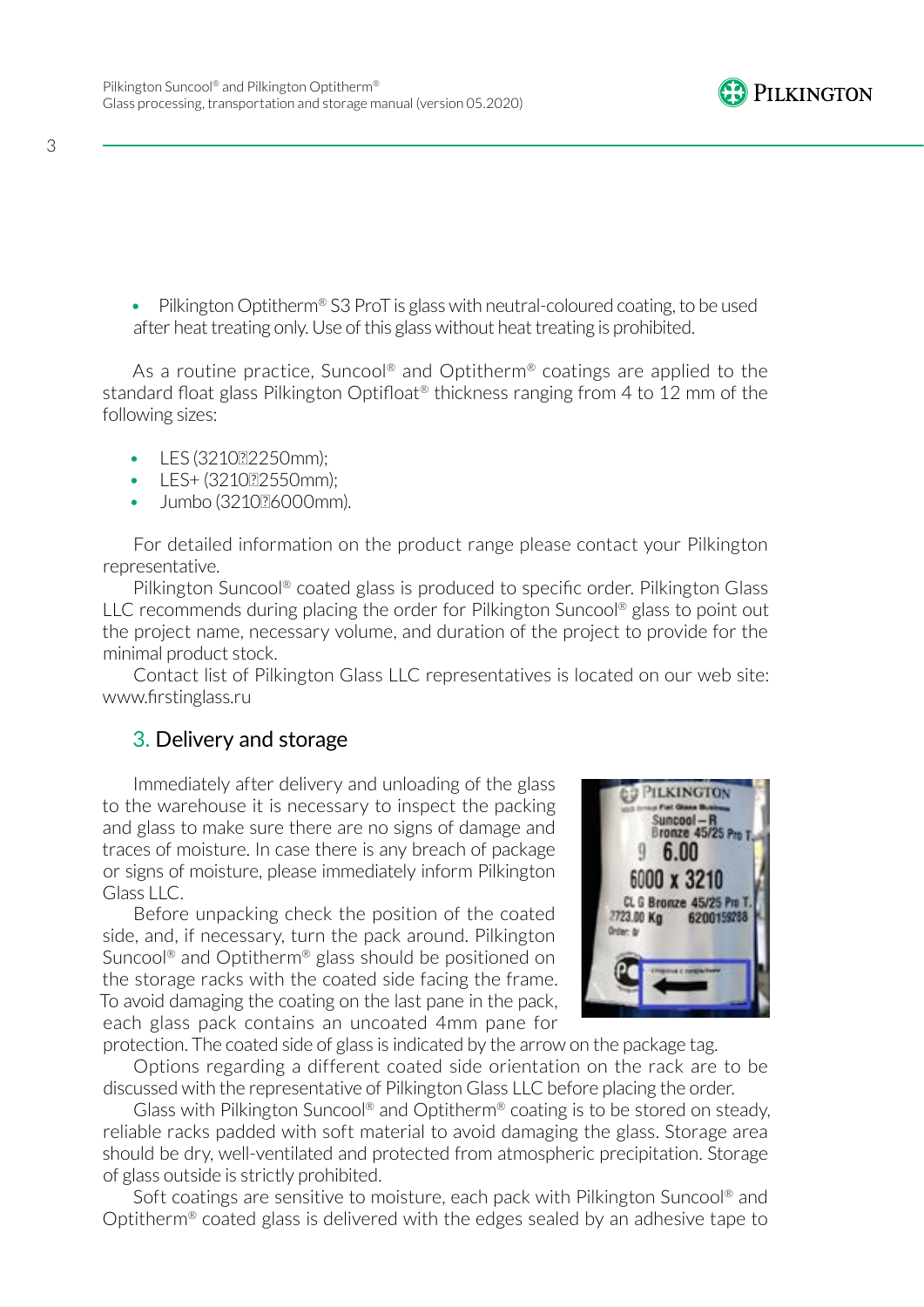

protect the coating. To avoid adverse effect of moisture appearing on the coated glass, a desiccant is placed under the adhesive tape. Please make sure that all personnel responsible for glass unpacking and handling has been properly trained. It is necessary to comply with all safety regulations, and use equipment, gear, and racks, excluding rubbing of glass panes against each other and preventing the glass from falling.

To prevent condensate formation on the glass, it is prohibited to unseal the adhesive tape on the glass edges after delivery at the cold time of the year or after night delivery, until temperature of the glass reaches the warehouse ambient temperature.

After unsealing the glass should be stored in a dry well-ventilated warehouse with relative air humidity not more than 65% and a minimum temperature of 15°<sup>n</sup> to avoid forming of any condensation and subsequent coating damage. When a glass pack is not fully utilized and will be stored for a long time, it is recommended to seal the edges with the adhesive tape, while keeping the desiccant in place.

Soft coatings are sensitive to mechanical damage, so special separating powder is always placed between all panes of Pilkington Suncool® and Optitherm® coated glass.

Glass delivered in wooden boxes in addition to ordinary sealing with an adhesive tape is wrapped in a plastic film. If any moisture condensation is detected on the plastic film or outer glass panes in the pack, it is necessary to remove this plastic film after placing the glass inside the warehouse. Please make sure that hermetic sealing on the glass edges is not damaged.

The outer plastic bag, if there is one, must be removed immediately after unloading the glass into the warehouse.

Pilkington Suncool® and Optitherm® coated glass with the original undamaged sealing has a shelf life of 6 (six) months, starting from the loading date from the Pilkington warehouse. Shelf life of packs with opened hermetic sealing is 1 (one) month, provided normal storage and warehouse conditions mentioned above are maintained.

The warehouse glass rotation should be done according to «FIFO» principle (First In First Out). Identification tags should be retained for reference until the glass pack is fully processed. Pilkington Glass LLC will ask to refer this tag in case of lodging a claim. Pilkington Glass LLC will ask for the tag data should any questions regarding quality of glass arise. It is recommended to build the production logistics based on the individual number of the pack which is being processed (indicated on the tag).

Pilkington Glass LLC does not recommend to use mixed packs of coated glass. However, should such a situation occur due to customer's order, the glass producer may reject claims connected with mechanical damage of the coating, including cases when such damage becomes evident only after the toughening. Assembling of mixed packs requires moving individual glass panes which causes protective powder shedding and higher risk of damaging the coating during handling and transportation.

## 4. Handling Pilkington Suncool® and Optitherm® coated glass

Soft coatings are sensitive to different manipulations that may lead to irreversible

4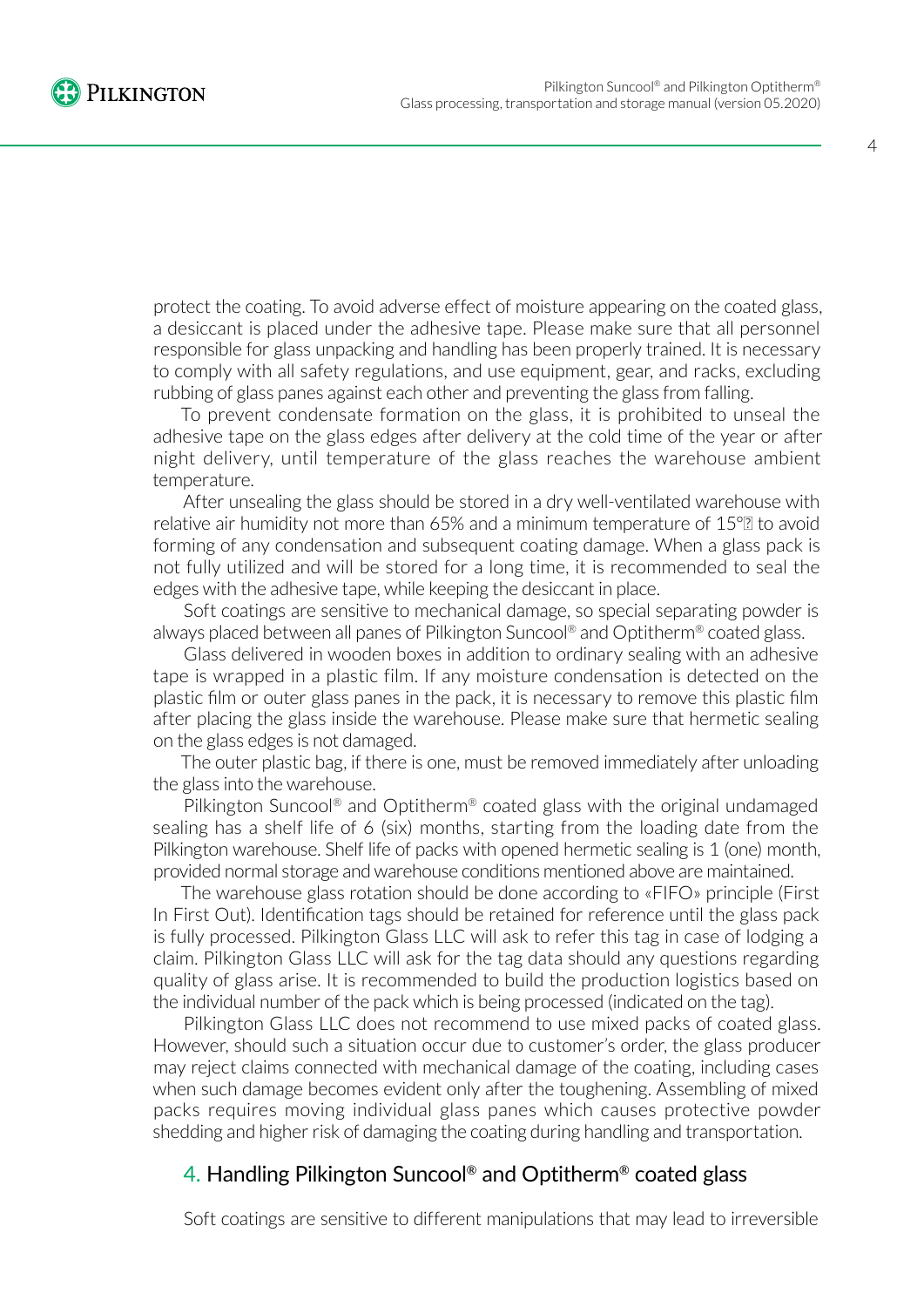

defects of the coating which become evident after toughening only, so it is paramount during processing of Suncool® and Optitherm® coated glass to comply with the following rules:

- All personnel responsible for glass handling and processing should be familiarized with the current processing directives;
- It is necessary to always wear clean gloves made of materials not damaging the coating, not leaving any prints, and compatible with the glass cutting liquid;
- The coating can be easily damaged due to mishandling, so the personnel should take all the necessary measures not to rub the glass panes against each other during removing them from the rack or loading/unloading them onto the processing equipment;
- Individual glass panes should be moved, if possible, using automatic equipment with suction cups or other gear. Coated side of the glass should not be touched;
- If suction cups come in contact with the coating, the risk of damaging the coating is very high. To reduce it, the suction cups should have special protection covers. Special care should be taken to keep the protection covers and suction cups absolutely clean, frequent inspection and cleaning is necessary. We recommend to clean the suction cups surface with a spirit solution before starting manipulations with the coated glass;
- Any contact with the coating should be avoided. The cut glass should be moved touching its edges only, in a manner that will prevent any contact with the coating;
- No organic substances (fingerprints, beads of perspiration, saliva, etc..) should remain on the coating during heat treating of the glass (tempering, toughening, bending). For instance, a fingerprint left after touching the coating without gloves will irreversibly destroy the coating during heat treating;
- It is prohibited to write or stick any tags or leave any other temporary marks on the coated side;
- For spot cleaning it is allowed to use clean, soft, lint-free wipes moistened with solution containing 50% of isopropyl or ethyl alcohol and 50% of distilled water In this case the processor is to make sure that the solution and wipe does not leave any marks or streaks and the coating is not damaged in any way. Household glass cleaning products are not to be used;
- To prevent damage to the coating and appearance of scratches it is necessary to avoid contact of the coating with any hard objects (e.g. glass splinters or edges, metal tools, buttons, tip of the tape-measure, etc…). Operators have to know that any contact of the coated side with hard or sharp objects will damage the coating;

During moving or installation of individual cut pieces, glass-to-glass contact or contact with rack and pyramid parts with the coated side should be avoided. During packing of the individual glass pieces, it is necessary to use soft cork-type separators, placing them close to the edges. Using paper as a separation material is not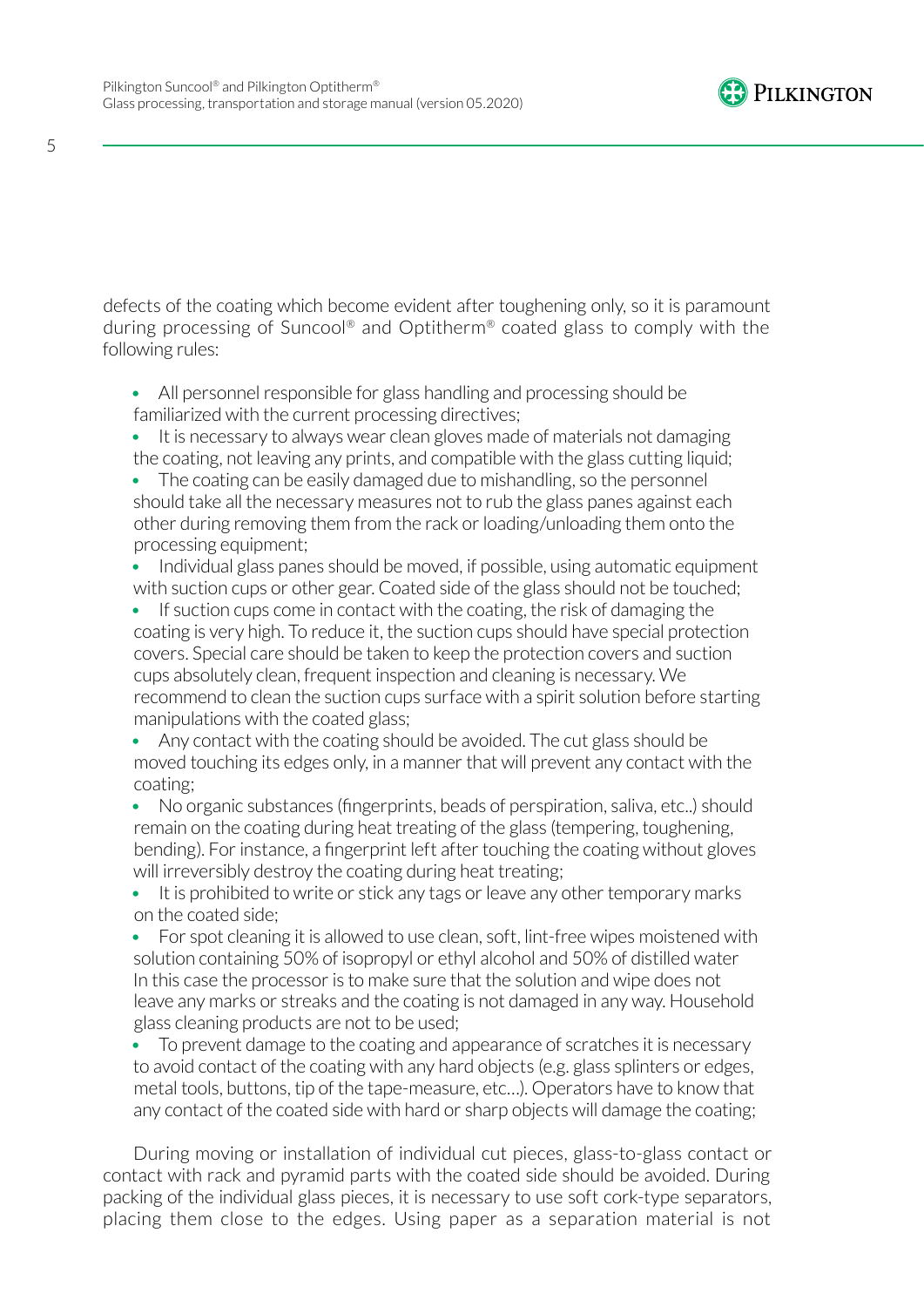

recommended. It is solely the processor's responsibility to make sure that the separators do not leave any marks and do not damage the coating.

During processing it is recommended to plan the production chain in such a manner that individual pieces of coated glass are not left for long-term storage. It is recommended that they are assembled in the IG units within one production shift.

If this is not possible, the following maximum storage time for coated cut glass should not be exceeded:

> [Cutting] Storage 8 hours maximum **?** [Edge working] Storage prohibited **?** [Washing after processing] Storage 6 hours maximum **?** [Tempering]

Storage 24 hours maximum

#### [IG unit assembly]

#### 5. Glass cutting

Pilkington Suncool® and Optitherm® coated glass should always be placed on the cutting table with the coating facing upward, it is prohibited to turn the glass so that the coated side is facing the table surface.

Use of automatic glass cutting tables with fast-evaporating cutting fluids is preferable. Some types of gloves have polymer coatings dissolvable with glass cutting fluids, which will lead to prints on the glass and damaging of the coating. It is solely the processor's responsibility to make sure that the glass cutting fluid is compatible with the type of gloves used, and the soft coating remains intact.

During automatic glass breaking and moving of the cut glass, contact of equipment elements (breaking bars or rollers, suction cups) with the coated side is possible. It is solely the processor's responsibility to make sure that the automatic glass breaking, conveyor, or clamping system does not damage the coating. The equipment should be timely checked, cleaned, and maintained to make sure it is operating correctly.

During cutting the glass manually (for instance, using templates), extreme precautions should be taken. Metal tape-measures, triangles, rulers and other tools ruin the coating during contact.

All personnel must wear clean gloves to avoid leaving prints on the coating. Gloves should always be clean, and changed regularly.

 $|2|$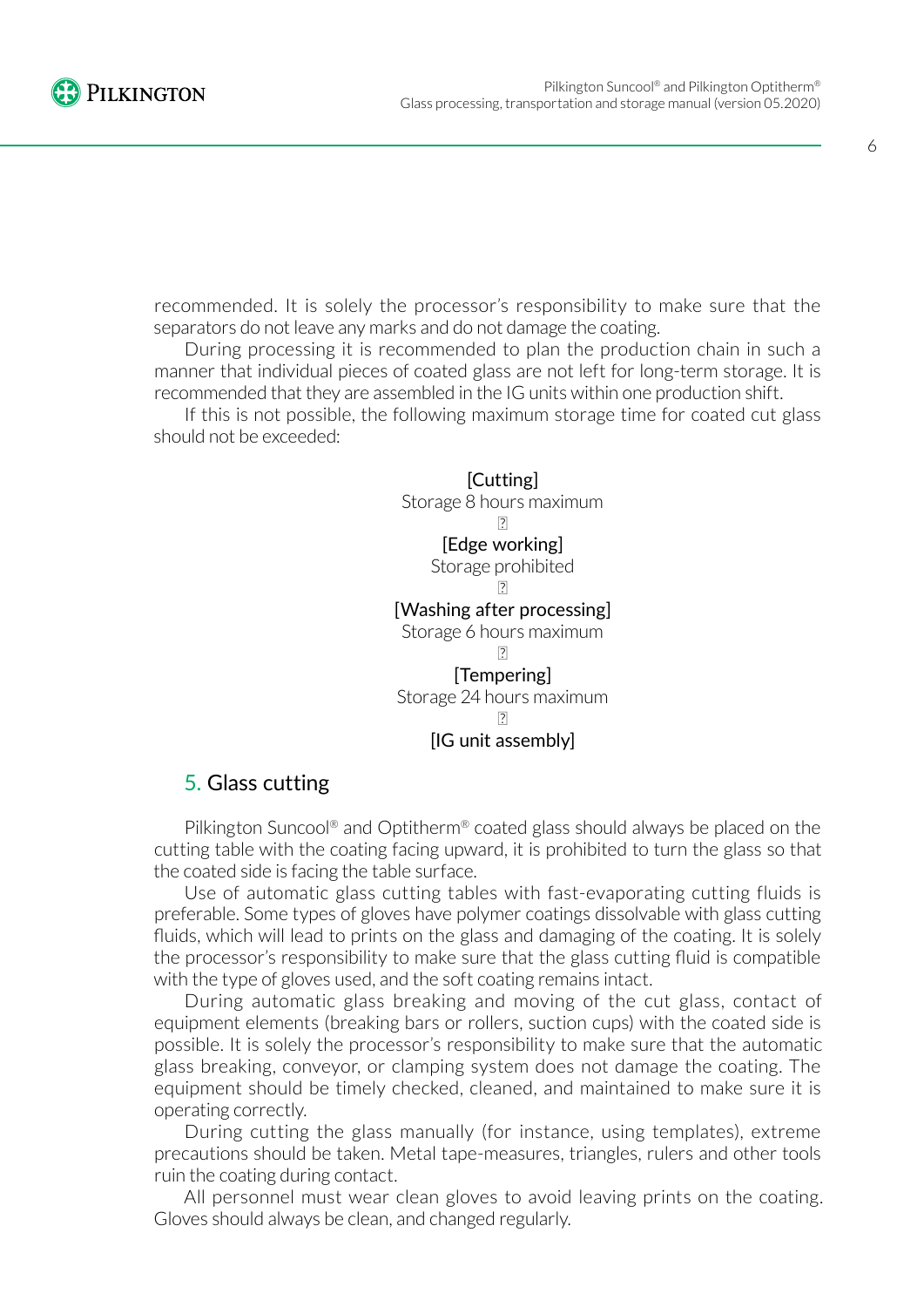

## 6. Soft coating edge-deletion

To ensure reliable adhesion of the sealants to the glass and avoid damaging the coating in the long term, the coating of any Pilkington Suncool® and Optitherm® cut size pane has to be removed completely along the perimeter. Depth of edge-deletion depends on the depth of sealing. The coating is to be deleted according to the depth of sealing regardless of the sealant type, because any sealant can change the coating colour or destroy it in the long term. If it is not possible to avoid contact of the sealant with the soft coating, the processor has to test the compatibility of the sealant and the coating on its own and bear the full responsibility.

It is recommended to use automatic systems to remove the soft coating along the perimeter. The processor has to adjust the equipment settings so that the coating is removed completely. To improve the quality of coating removal, it is recommended to do tests with different grinding wheels and equipment settings (disk rotation speed, linear speed, and pressure force). In some cases, double pass along the same trajectory (double-pass edge deletion) might be needed. The edge-deletion device should be equipped with an aspirating unit.

During manual edge-deletion extreme precautions must be taken, as manual processing always entails a high risk of damaging the coating.

#### 7. Edge working

Edge processing (dulling, grinding, polishing) is necessary prior to heat treating of Pilkington Suncool® and Optitherm® coated glass. Any mechanical glass processing produces a lot of abrasive waste that may damage the soft coating.

It is recommended to always use automatic equipment for edge working. Any contact of equipment parts (drive belts and shafts, curtains, brushes, etc…) with the soft coating must be avoided. If such contact is unavoidable, make sure that the soft coating does not get damaged in any way, and abrasive dust is not accumulating on parts of the equipment that may come in touch with the coating.

Use of semi-automatic equipment for edge-working is possible (for example, crossbelt machines of wet type). Extreme precautions must be taken during this kind of processing, as any manual operations involve great risk of damaging the coating.

The glass must be washed immediately after mechanical processing. Drying of any abrasive waste on the glass surface during or after the processing is strictly prohibited. However, in case of slow processing of the glass edge, some machines may require additional supply of water onto the coated side.

To remove abrasive dust from the coated side it is strongly recommended to additionally rinse the glass with plenty of clean water immediately after processing. Rinsing the glass in this case is a separate operation.

Special attention should be paid not to damage the coating and to avoid drying of the abrasive waste on the coated side when glass is moved to the washing machine after the mechanical processing.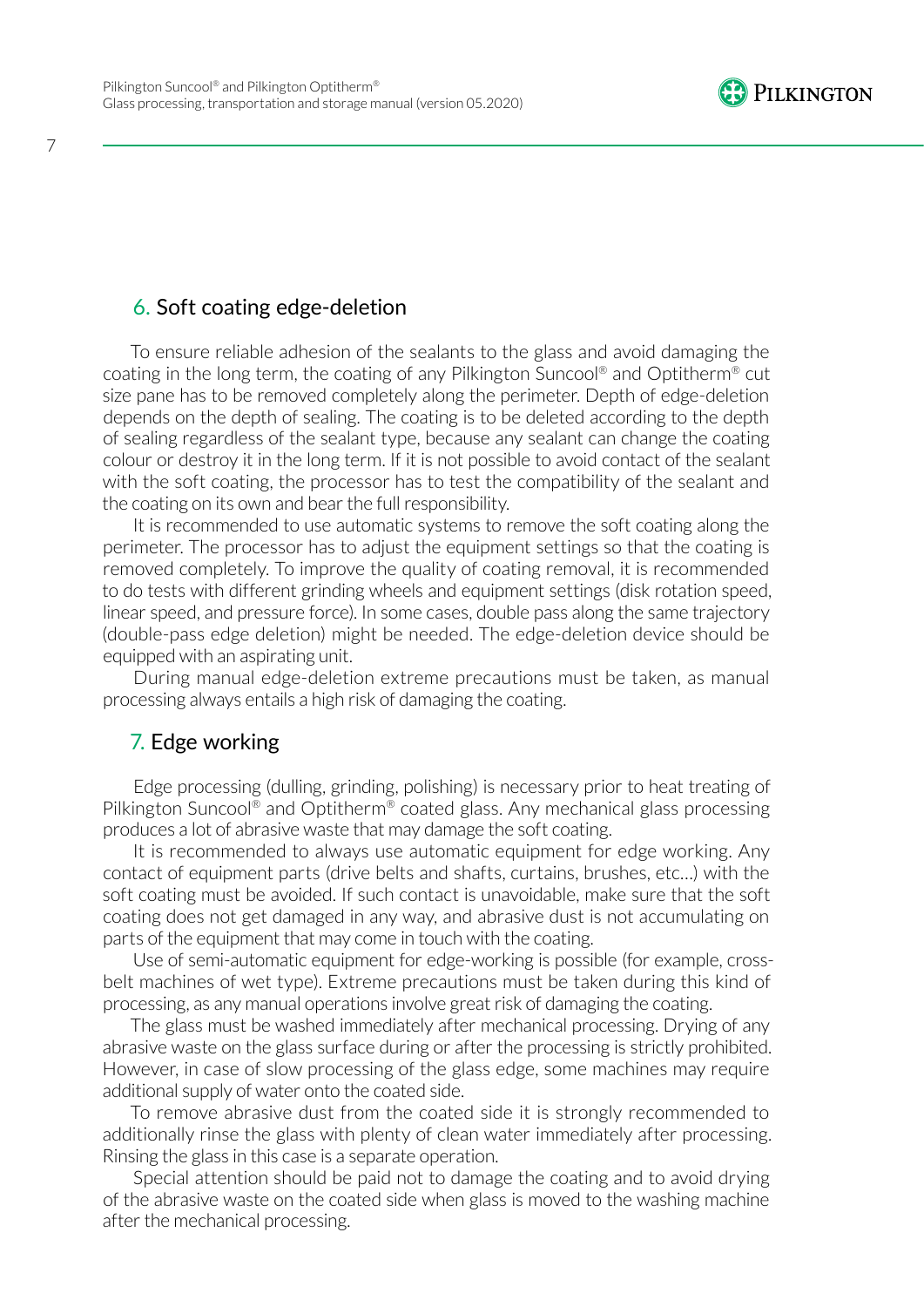

## 8. Washing

Washing the glass after mechanical treatment is the most important part of the production chain during processing of the soft-coated glass. Only special equipment intended for soft-coated glass is suitable for washing of Pilkington Suncool® and Optitherm® coatings. The washing machine has to satisfy the following requirements:

• The washing machine must have a multi-step washing system with a separate water reservoir for every washing phase;

• The washing machine design must not allow the conveyor to stop with coated glass remaining stationary inside the washing section with the brushes rotating, otherwise the coating may be damaged;

• The coating must not face the rollers during washing:

• The brushes touching the coating should have soft bristles, which will not damage the coating. It is recommended to use special brushes for soft coatings with bristles diameter of 0,15mm maximum;

• Standard hard brushes, various curtains at the entrance and exit of the washing machine or between the machine sections, squeeze rollers, etc., should be drawn up or tuned in such a way that they do not touch the coating;

• The washing machine should have quick-setup and tuning capabilities to quickly adjust for washing the glass of different thickness (moving the washing brushes and driving shafts);

• Washing brushes, driving shafts and rinsing nozzles are to be cleaned timely;

• Washing and rinsing should be done with cleaned, de-ionized, pH-neutral water. Initial rinsing and washing are to be done with 40°<sup>®</sup> water with specific conductivity of <30 μS/cm. Additional final rinsing is recommended with clean deionized water with specific conductivity of <15 μS/cm;

• The water used for washing should not contain any cleaning agents or biocides (e.g. hydrogen peroxide, salt, acid, etc…).

Additional functions of washing machines that can reduce risk of damaging the soft coatings:

- powerful system of preliminary water rinsing to remove main abrasive waste;
- adjustable brushes rotation speed and conveyor system with possibility to change glass transportation speed.

After washing and drying it is necessary to visually assess the glass surface for cleanliness and presence of any defects in transmitted and reflected lighting. Impurities, streaks, etc., may cause damage to the coating during thermal treating.

In case if any damage to the coating is visible, it is recommended to perform an urgent maintenance of the washing machine:

- clean all brushes:
- clean all parts that may come in touch with the coating;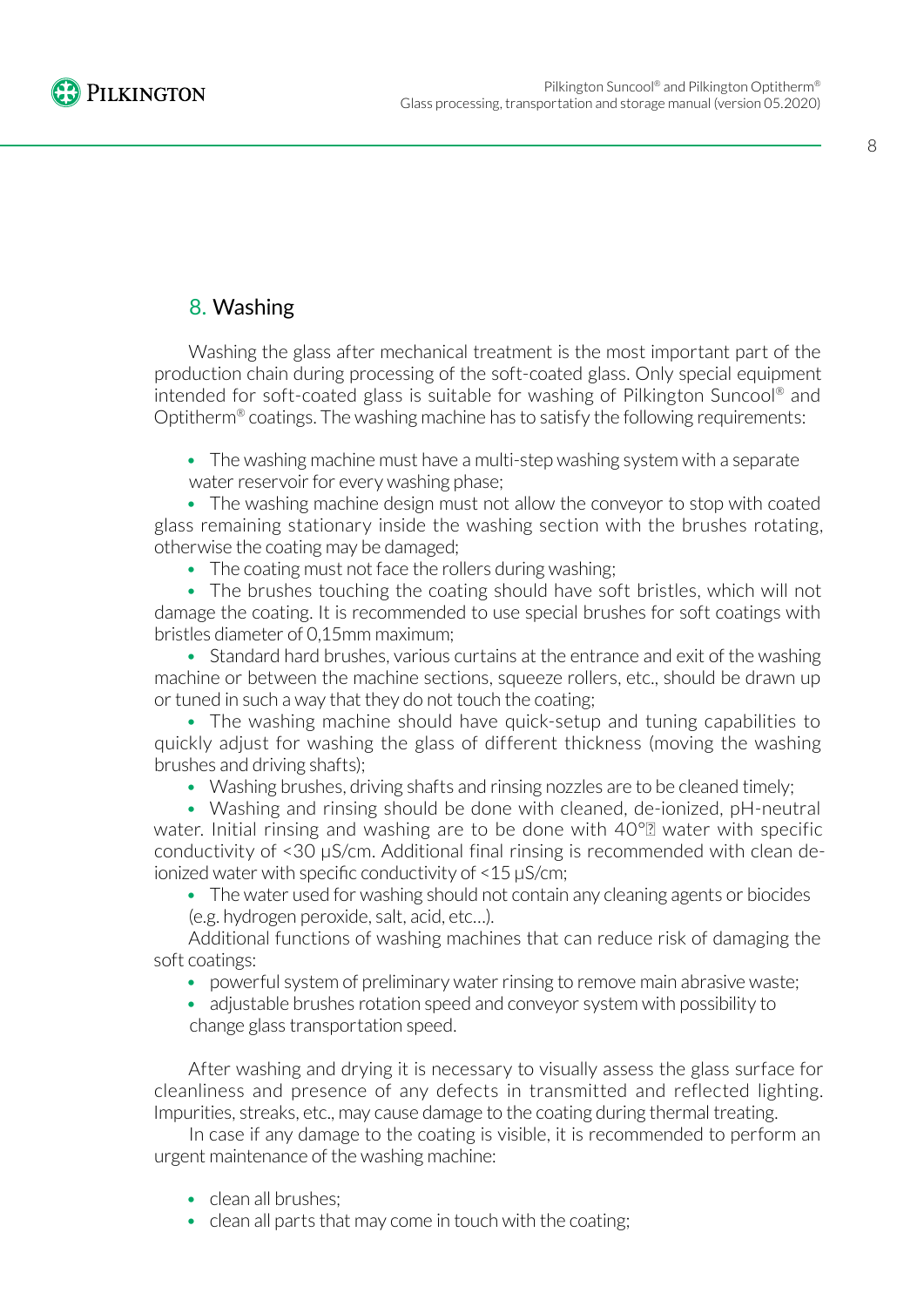

- check the washing nozzles;
- check pressing force of the brushes, rotation speed of the brushes and glass conveyor speed in the washing machine;
- change water.

During washing machine maintenance works it is recommended to follow instructions of the washing machine producer.

In some cases, the only way to clean the glass may be washing in rinsing mode (with brushes fully withdrawn).

If necessary, for spot cleaning it is allowed to use clean, soft, lint-free wipes moistened with solution containing 50% of isopropyl or ethyl alcohol and 50% of distilled water. In this case the processor is to make sure that the solution and wipe does not leave any marks or streaks and the coating is not damaged in any way.

#### 9. Thermal treating

Pilkington Suncool® and Optitherm® coated glass with designation ProT is specially designed for toughening, it is prohibited to use it without thermal treating.

Pilkington Suncool® coated glass with designation One, if necessary, can be thermally treated, following the processor's or customer's requirements.

During toughening process, the coating should always face upward to avoid touching the rollers and damaging the coating in the furnace.

It is recommended to use furnaces with convection heating. Non-uniform, excessive heating or cooling of the glass may result in flatness deviation, optical distortions, and high anisotropy. Thus, a sufficient number of tempering tests may be necessary to get the best settings for thermal treatment. In case of poor test results please address the technical support department of Pilkington Glass LLC to get help on the right settings.

During visual assessment of glass please follow the instructions for lighting and visual examination set out in chapter 10 of this manual.

During thermal treating it is recommended to take into account the orientation of the glass panes on the façade. It is advised to position the glass in the furnace so that possible roller waves will be installed on the façade horizontally.

During thermal treatment SO2 (Sulphur Dioxide) is not to be used. The SO2 supply must be stopped at least 24 hours prior to the heat treating.

It is recommended to do the first heat treating test of Pilkington Suncool® **D** Optitherm<sup>®</sup> coated glass together with the Pilkington technical staff.

#### 10. External appearance

The processor should inspect visually the incoming Pilkington Suncool® and Optitherm® glass for any damage and breaches of the pack prior to acceptance and inform the Pilkington Glass LLC representative immediately in case if any defects are found.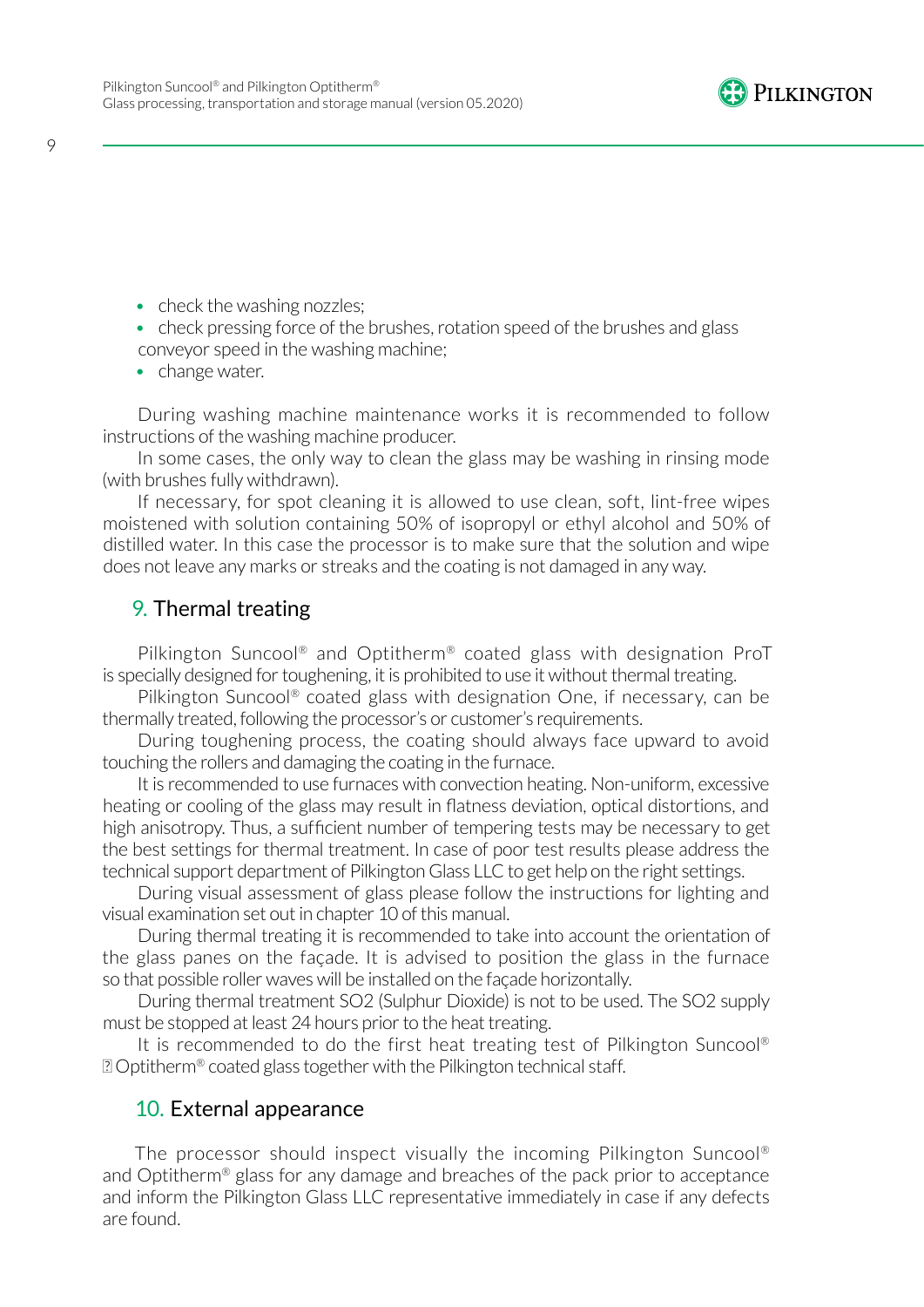

Examination of the Pilkington Suncool® and Optitherm® coated glass quality between the production stages and in the final product should be done according to the following rules:

- Examination is done visually in transmitted or reflected diffused daylight or similar to it artificial light (without direct lighting). Lighting intensity should be within range of 300 to 600 lx.
- The observer should maintain a distance of 0.6 to 1 meter from the glass surface;
- During visual inspection the angle between the surface normal and the viewing point should be no more than  $30^{\circ}$ ;
- Sizes and amount of the defects is defined according to the glass regulatory documentation.

Sometimes iridescence phenomena visible in a form of slight stripes or spot patterns of different colour may appear over the surface of tempered glass, especially noticeable at a sharp angle or in polarized light. They are caused by a nonhomogeneous distribution of the impressed prestressing of the glass panes due to uneven cooling. This phenomenon is called anisotropy and is not a defect. It is possible to control it by changing the tempering settings. Pilkington Glass LLC recommends to assess and control the anisotropy phenomenon appearance in the tempered glass.

During glass selection for a project it is strongly recommended to visually assess the appearance by installing full-size mock-ups from Pilkington Suncool® and Optitherm® glass on the façade. It is advised to repeat the assessment in different lighting conditions (in the morning, at midday, in the evening) and with different conditions inside the room (light-coloured room, dark-coloured room, lights on/off, etc…).

## 11. Heat Soak Test

Pilkington company recommends to do with tempered glass a heat soak test according to standard GOST EN 14179 – 1 - 2015 "Heat soaked thermally toughened glass. Technical requirements" using calibrated special equipment.

Heat Soak Test (HST) is done to minimize the probability of spontaneous breakage of tempered glass.

During heat soak test most of the glass contaminated with NiS inclusions is breaking inside the HST chamber.

There are additional risks of damaging the coating and glass during heat soak test:

- Mechanical damage to the equipment;
- Chips;
- Glass breakage.

10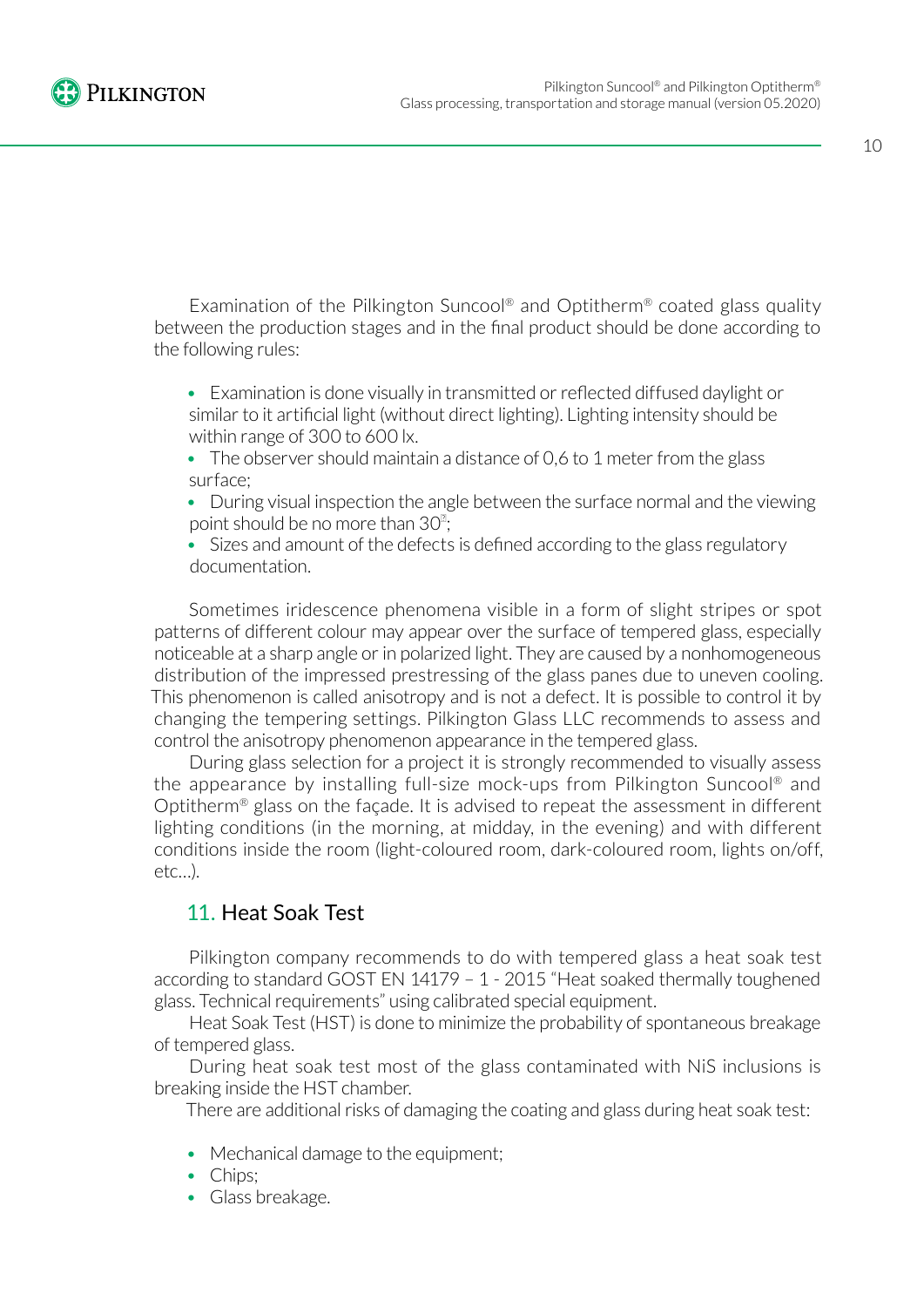

11

To separate individual glass panes, it is necessary to select and use a material not leaving any traces on the glass and coating.

Recommendations during heat soak test:

- Individual glass panes should be placed in order from the biggest one to the smallest;
- Uncoated side of a glass pane should face the operator;
- The distance between the glass panes should allow for free uniform circulation of hot air;
- Minimal distance between the glass panes is 20mm;
- There should be no contact between the glass panes;
- Temperature sensors should be placed on uncoated side;
- HST should be done, if possible, on the same day as tempering;

Please take into account that additional washing before/after the test may be necessary;

Pilkington Glass LLC informs you that existing production technologies cannot exclude completely NiS contaminations in the glass, and, therefore the risk of spontaneous glass breakage is not excluded completely after the heat soak test.

## 12. Bending

Pilkington Suncool<sup>®</sup> and Optitherm<sup>®</sup> glass with ProT and One designation were designed to withstand a wide range of high temperatures. Nevertheless, the processor should do his own tests with minimal bending radius using full-size panes of glass to make sure that the coating does not get damaged in any way.

Glass bending is connected with risk of damaging the coating due to stretching or compression, that is why testing is necessary for each project and each coating type to define possible minimal bending radius.

## 13. Laminated glass production

Pilkington Suncool® and Optitherm® glass can be laminated. Remember that the coated side should always face outside the laminated glass (in position #4).

The polymer materials used in laminated glass can influence the colour, light transmittance and transparency of the final product, so it is recommended to pay attention to possible changes in the appearance.

Damaging of the coating by the vacuum bags or pressure rollers is possible during the production laminated glass.

Pilkington Glass LLC recommends to produce full-size mock-ups with the chosen materials with the chosen equipment for assessment of the final product appearance.

During Pilkington Suncool® and Optitherm® coatings development, the possibility of using them facing the interlayer (in position #2 or #3) was not researched, and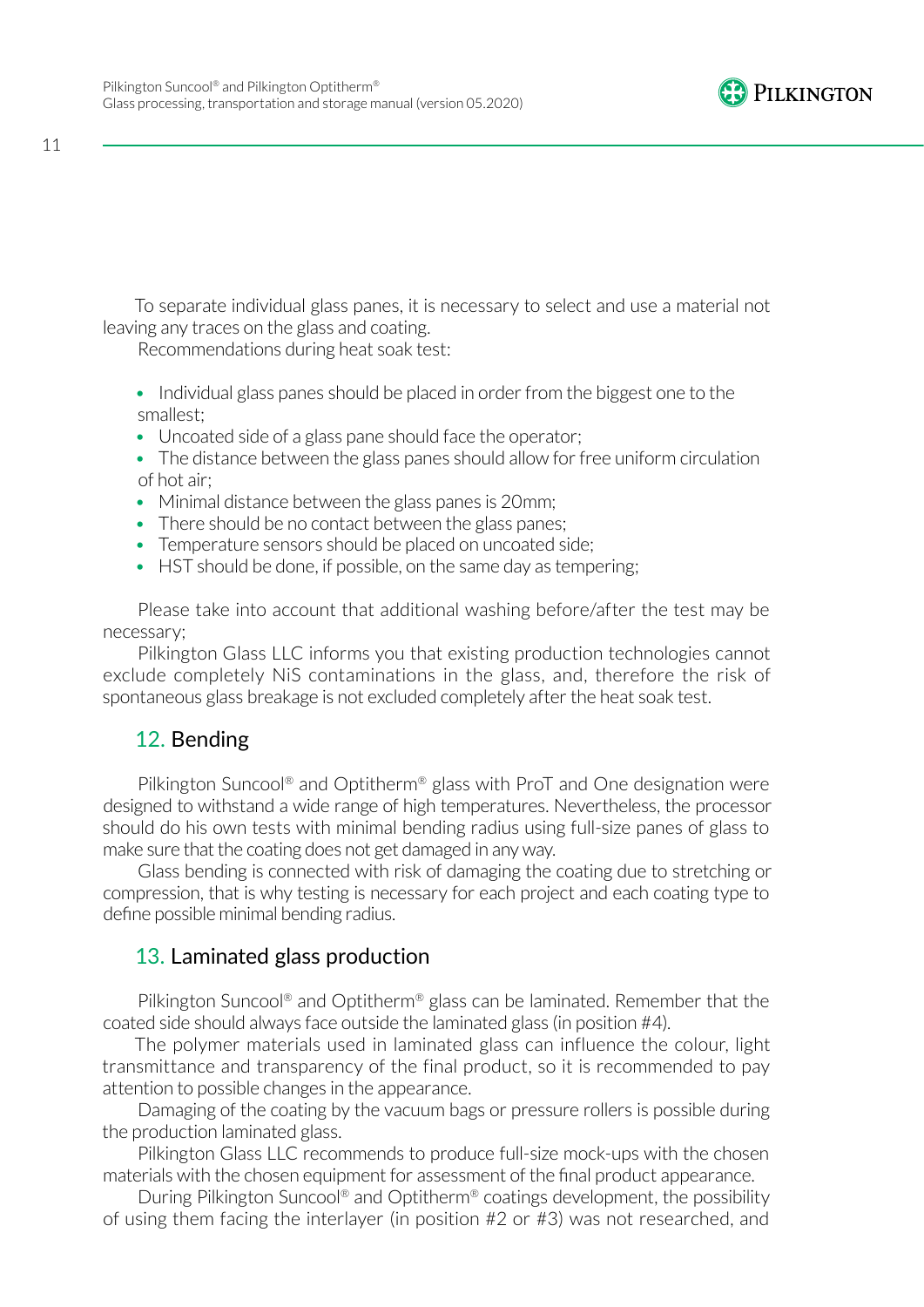12

Pilkington does not recommend to use Suncool® and Optitherm® coatings in this manner.

If the processing company takes a decision to produce laminated glass with the coating facing the interlayer, it bears entire responsibility for this kind of application and should consider all possible negative consequences. The processor must on its own do all necessary tests regarding materials compatibility, longevity and durability of the laminated glass according to the local national standards. The laminated glass mount system should be designed in a way that prevents the coating corrosion and delamination. It is important to know that during laminated glass production with the coating facing the interlayer, thermal and physical characteristics are changing and colour shift is possible.

## 14. Enameling / silk screening

Pilkington Glass LLC does not recommend to put any paint on the coated side without prior coating removal.

If the processor has taken a decision to put a paint on the coating, precautions must be taken, as during thermal treatment the paint can react with the coating which may lead to the colour shift, partial or full coating destruction.

It is recommended to test compatibility of the paint and coating on full-size mockups using the actual production furnace and real temperature settings.

The processor is fully responsible for any consequences of such application of the coated glass and should do all necessary tests according to the local national standards and regulations. It is important to know that such applications will change thermal and physical characteristics of the coating and colour shift is possible.

## 15. Transportation

Any transportation of Pilkington Suncool® and Optitherm® soft-coated glass outside the production premises is connected with high risk of damaging the coating. Pilkington Glass LLC does not recommend to move soft-coated glass outside the production site.

If the processor decides to move the glass outside the production premises, the processor bears the fully responsibility for any consequences and should take all precautions to exclude damage of the coating on his own.

## 16. IG units production

Pilkington Suncool® and Optitherm® soft coating should always face the inner part of the IG unit.

During washing the glass prior to the IG units assembly, the processor must take precautions mentioned in a separate chapter above.

The coating edge-deletion instructions are also represented in a separate chapter above.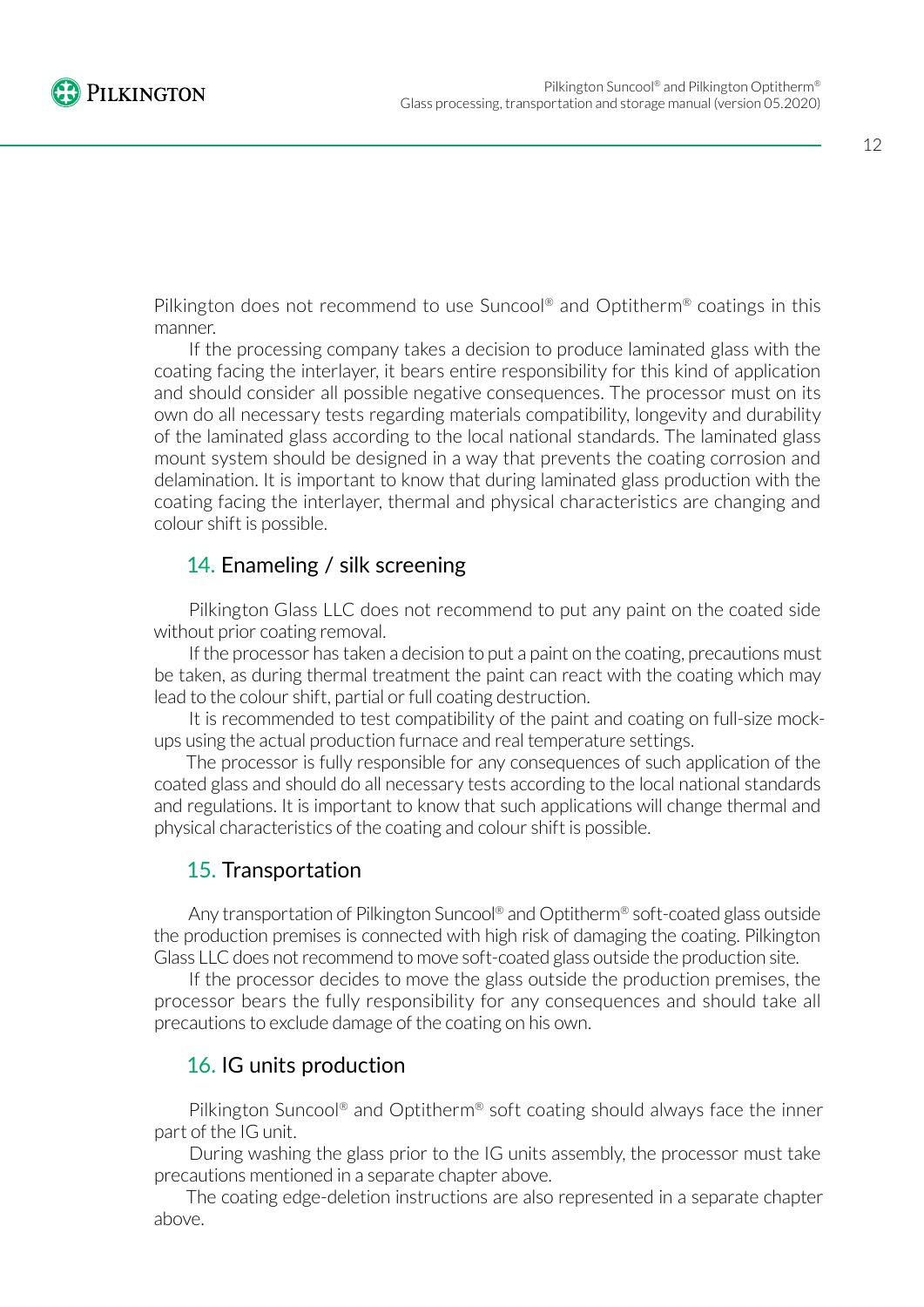

After proper coating removal along the glass perimeter, most sealants' adhesion to the edge-deleted areas will be the same as the adhesion the ordinary non-coated glass. Quality of the coating removal should be checked both visually and by the adhesion tests, applicable to the sealants.

IG units should be hermetically sealed without interruptions, and reliably keep the gas and dried air inside the IG unit. Interruptions in the sealing will lead to the service life decrease and coating damage.

IG units design and assembly should be done according to the local national standards.

## 17. Confirmation

By signing this document, I confirm that this processing, transportation and storage manual has been fully read and understood. All items of the aforementioned manual are sufficiently clarified. All additional questions are properly replied.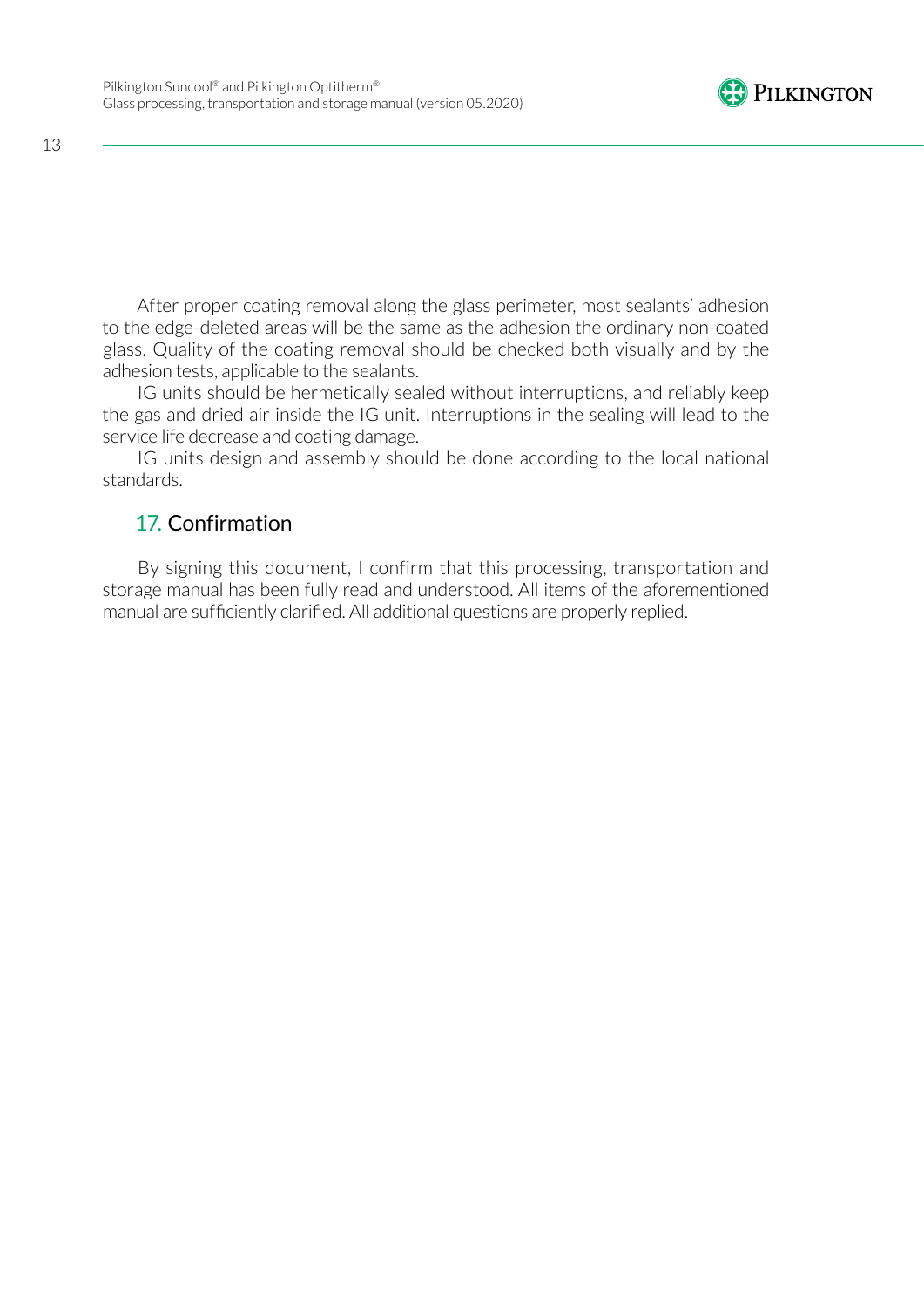# Coated glass processing

| Suncool <sup>®</sup> series                       | Emissivity $\varepsilon_{n}$ | Edge deleting | Heat<br>treatment | Bending |
|---------------------------------------------------|------------------------------|---------------|-------------------|---------|
| Pilkington Suncool® 70/40                         | 0.03                         | Δ             | ⊛                 | ⊛       |
| Pilkington Suncool® 70/40<br><b>PROT</b>          | 0.03                         | Δ             | Δ                 | $\Box$  |
| Pilkington Suncool® 70/35                         | 0.01                         | Δ             | ⊗                 | ⊛       |
| Pilkington Suncool® 70/35<br>PRO T                | 0.01                         | Δ             | Δ                 | ⊡       |
| Pilkington Suncool® 66/33                         | 0.01                         | Δ             | ⊗                 | ⊛       |
| Pilkington Suncool® 66/33<br><b>PROT</b>          | 0.01                         | Δ             | Δ                 | ⊡       |
| Pilkington Suncool® 50/25                         | 0.01                         | Δ             | ⊗                 | ⊗       |
| Pilkington Suncool® 50/25<br><b>PROT</b>          | 0.01                         | Δ             | Δ                 | ⊡       |
| Pilkington Suncool® 40/22                         | 0.02                         | Δ             | ⊗                 | ⊛       |
| Pilkington Suncool® 40/22<br><b>PROT</b>          | 0.02                         | Δ             | Δ                 | ⊡       |
| Pilkington Suncool® 30/17                         | 0.01                         | Δ             | ⊗                 | ⊛       |
| Pilkington Suncool® 30/16<br><b>PROT</b>          | 0.01                         | Δ             | Δ                 | ⊡       |
| Suncool <sup>®</sup> -R series                    |                              |               |                   |         |
| Pilkington Suncool®-R Silver 50/27<br>PRO T       | 0.01                         | Δ             | Δ                 | ⊡       |
| Pilkington Suncool®-R Blue 50/25<br><b>PROT</b>   | 0.01                         | Δ             | Λ                 | ⊡       |
| Pilkington Suncool®-R Bronze 45/25<br><b>PROT</b> | 0.01                         | Δ             | Λ                 | ⊡       |
| Pilkington Suncool®-R Green 45/25<br><b>PROT</b>  | 0.01                         | Δ             | Δ                 | ⊡       |
| Suncool <sup>®</sup> One series                   |                              |               |                   |         |
| Pilkington Suncool® One 30/21                     | 0.01                         | Δ             | П                 | ⊡       |
| Pilkington Suncool® One 60/40                     | 0.01                         | Δ             | H                 | ⊡       |
| Optitherm <sup>®</sup> series                     |                              |               |                   |         |
| Pilkington Optitherm® S3                          | 0.03                         | Δ             | $\circledR$       | ⊗       |
| Pilkington Optitherm® S3<br><b>PRO T</b>          | 0.03                         | Δ             | Δ                 | ⊡       |

operation required operation is prohibited **O** operation is possible

**ПТ** operation is possible, preliminary testing is required